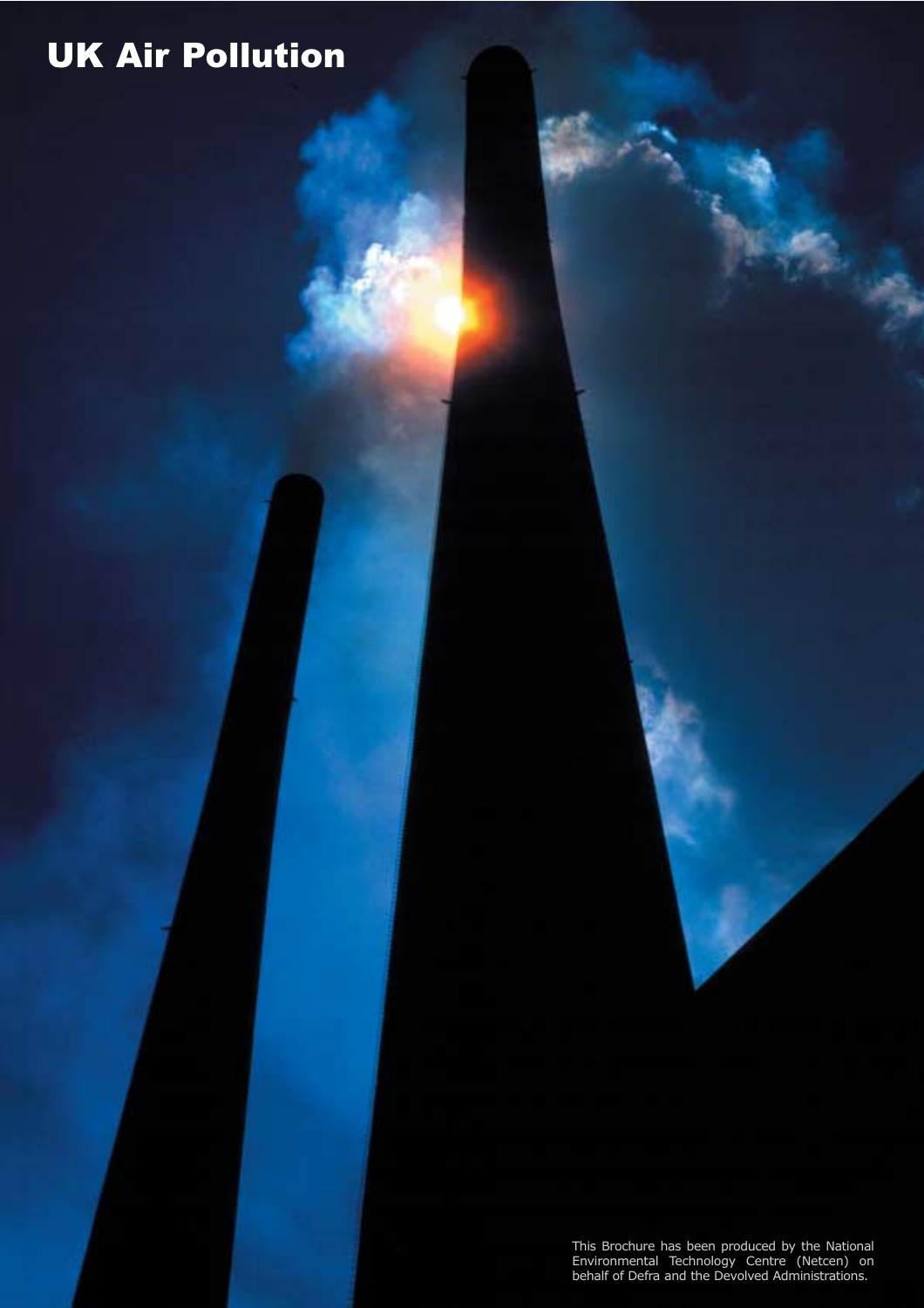# 1 Introduction

The quality of the air that we breathe can have important impacts on our health and quality of life; it's therefore important to us all. Measuring and understanding air pollution provides a sound scientific basis for its management and control. Considerable effort is therefore devoted in the UK to the systematic measurement of levels of air pollution nationwide. This effort started in earnest following the infamous 'pea-souper' smogs of the 1950s and 60s, but has expanded massively in scope, coverage and sophistication since then.

Air quality monitoring, and the results presented in this brochure, should not be seen as an end in themselves; rather, they offer us the best way of understanding our pollution problems, so they can be tackled effectively at local, national and international level.

Monitoring air pollution in the UK has the following broad objectives:

- To provide a sound scientific basis for the development of cost-effective control policies and solutions
- To assess how far air quality standards and objectives are being met
- To evaluate potential impacts on population health and welfare
- To provide the public with reliable and upto-date information on air pollution
- To determine the impacts of air pollution on ecosystems and our natural environment

This brochure aims to provide a simple guide, written in non-technical language, to what the latest measurements tell us about air pollution in the UK. In it, we'll:

- Summarise current UK and European efforts to tackle air pollution
- Review where and how air pollution is measured
- Examine major periods of elevated pollution that have occurred over recent years
- Evaluate air pollution impacts on our lives
- Investigate how pollution levels vary across the UK
- Assess long-term pollution trends and see why 2003 proved to be such an exceptional year
- Provide details on how you can find out more about air quality in your neighbourhood

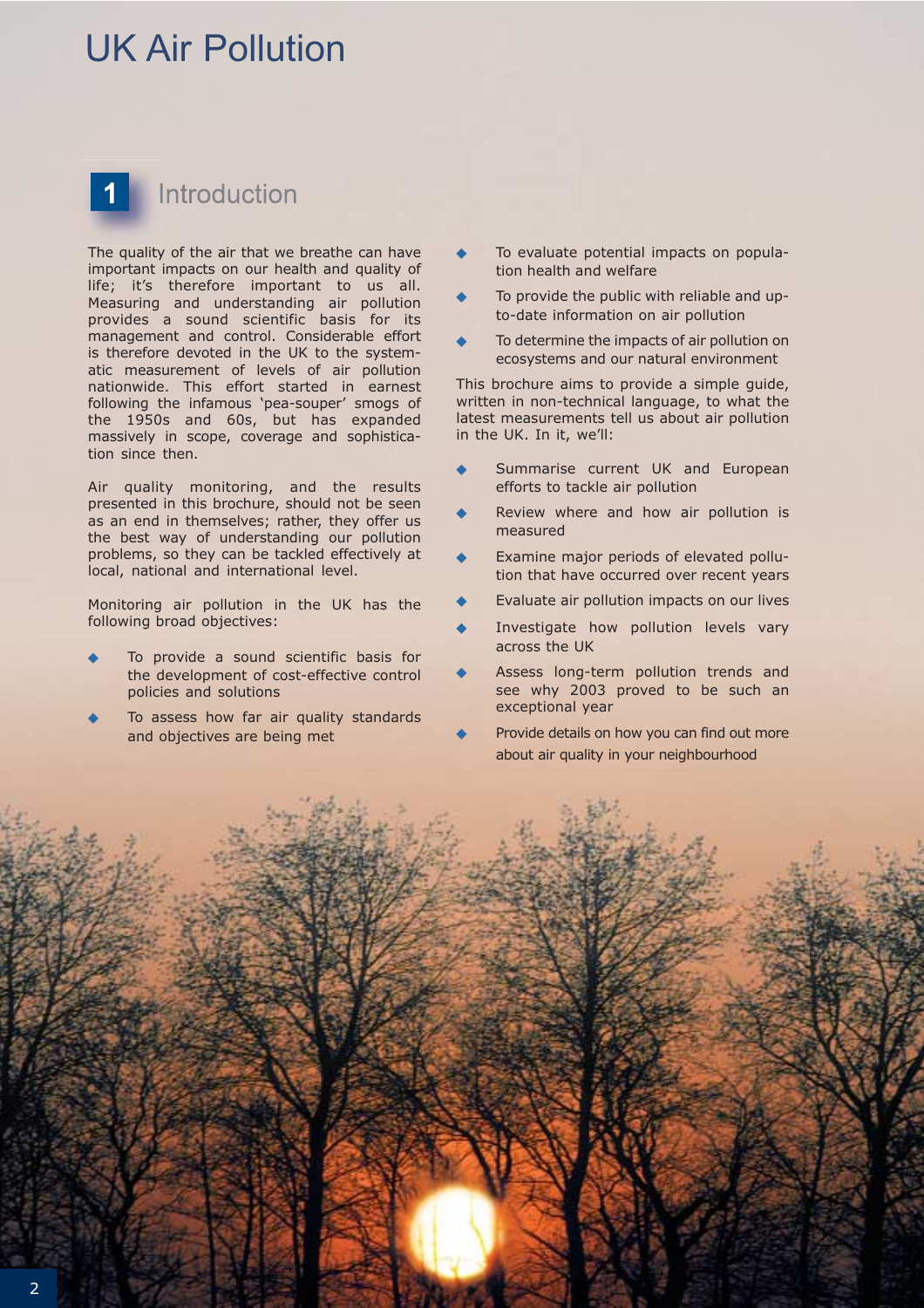## $\mathbf{2}$

## The UK's policy for tackling air pollution

Air pollution is becoming an increasingly important focus of interest for local, national, European and international policy makers. This has been triggered in part by increasing evidence that air pollution may be strongly influenced by climate change; recent years have shown the dramatic impacts of a series of unusually hot summers throughout many parts of Europe. Some of these impacts have, in part, been a consequence of elevated levels of air pollution.

The European Union and other international organisations are acting to reduce global pollution. Within the European Community, a series of air quality Directives over the last decade has:

- ◆ Established Limit Values for key air pollutants and defined overall requirements for monitoring progress against these targets
- ◆ Defined the monitoring, modelling and air quality management obligations of Member States
- Set targets for pollutant emissions in different types of industry as well as in the transport sector
- ◆ Confirmed the need to communicate information on air quality to the public at large

Although the lethal smogs in London and other cities caused by coal burning have

now gone for good, air pollution remains a problem in the UK. Medical evidence shows that many thousands of people die prematurely every year because of its effects, and this process can accelerate during extreme weather conditions. Many more become unwell or may require hospital treatment. The young and infirm are often particularly affected, as well as people living in deprived areas. The costs to individuals, families and the national economy are immense.

Air quality is therefore now one of the UK Government's key headline indicators of sustainable development. These provide a 'quality of life barometer' measuring everyday concerns, and are intended to give a broad overview of whether we are achieving a better quality of life for everyone, now and for generations to come. We'll be looking more closely at the latest air quality indicator levels in section 6 of this brochure.

The National Air Quality Strategy, published in March 1997 and revised in January 2000, set up a strong framework for tackling air pollution over the coming years. It established objectives for eight key air pollutants, based on the best available medical and scientific understanding of their effects on health. As our knowledge of these effects has deepened, the objectives have been progressively refined and strengthened. The current objectives are shown in Table 1 overleaf.

*The UK's air quality was dominated for centuries by domestic and industrial coal burning....*

*but road transport is now the major source of air pollution in UK cities*

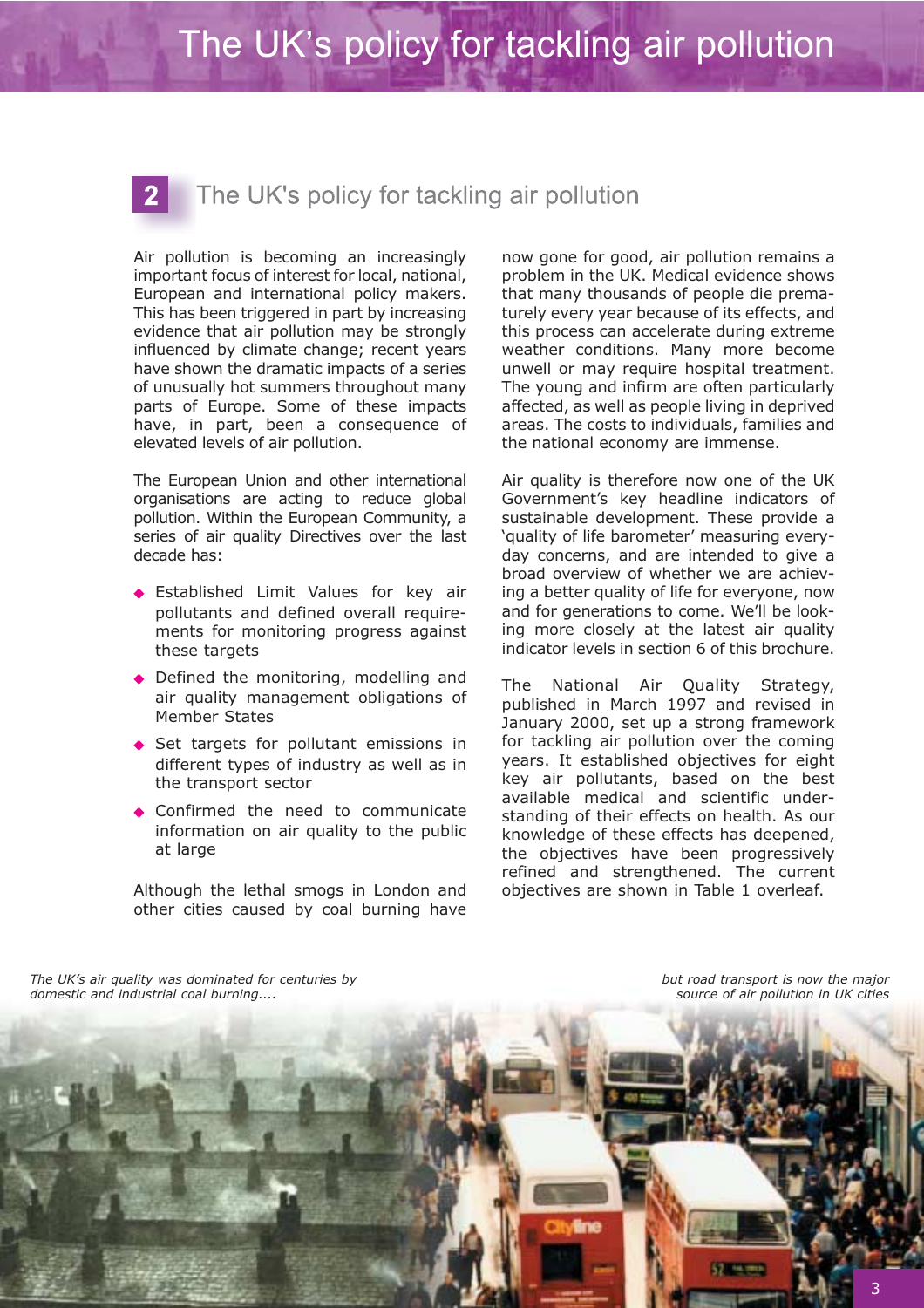| <b>Pollutant</b>                                                      | <b>Air Quality Objective</b>                                                                                                         |                                                         | Date to be                             |
|-----------------------------------------------------------------------|--------------------------------------------------------------------------------------------------------------------------------------|---------------------------------------------------------|----------------------------------------|
|                                                                       | <b>Concentration</b>                                                                                                                 | <b>Measured as</b>                                      | achieved by                            |
| <b>Benzene</b>                                                        |                                                                                                                                      |                                                         |                                        |
| All authorities                                                       | 16.25 $\mu$ g m <sup>-3</sup>                                                                                                        | Running annual mean<br>31.12.2003                       |                                        |
| England & Wales only                                                  | 5.00 $\mu$ g m <sup>-3</sup>                                                                                                         | Annual mean                                             | 31.12.2010                             |
| Scotland & N. Ireland                                                 | 3.25 $\mu$ g m <sup>-3</sup>                                                                                                         | Running annual mean                                     | 31.12.2010                             |
| 1,3-Butadiene                                                         | 2.25 $\mu$ g m <sup>-3</sup>                                                                                                         | Running annual mean                                     | 31.12.2003                             |
| Carbon monoxide<br>England, Wales & NI only                           | 10.0 mg $m^{-3}$                                                                                                                     | Maximum daily<br>running 8-hour mean<br>31.12.2003      |                                        |
| Scotland only                                                         | 10.0 $\mu$ g m <sup>-3</sup>                                                                                                         | Running 8-hour mean                                     | 31.12.2003                             |
| Lead                                                                  | $0.5 \,\mathrm{\mu g \ m^{-3}}$<br>0.25 $\mu$ g m <sup>-3</sup>                                                                      | Annual mean<br>Annual mean                              | 31.12.2004<br>31.12.2008               |
| Nitrogen dioxide                                                      | 200 $\mu$ g m <sup>-3</sup> not to be<br>exceeded more than<br>18 times a year                                                       | 31.12.2005<br>1 hour mean                               |                                        |
|                                                                       | 40 $\mu$ g m <sup>-3</sup>                                                                                                           | Annual mean                                             | 31.12.2005                             |
| Particles (PM <sub>10</sub> ) (gravimetric)<br><b>All Authorities</b> | 50 µg m <sup>-3</sup> , 35 times a year<br>40 $\mu$ g m <sup>-3</sup>                                                                | 31.12.2004<br>24 hour mean<br>31.12.2004<br>Annual mean |                                        |
| Scotland only                                                         | 50 $\mu$ g m <sup>-3</sup> , 7 times a year<br>18 $\mu$ g m <sup>-3</sup>                                                            | 24 hour mean<br>Annual mean                             | 31.12.2010<br>31.12.2010               |
| <b>Sulphur dioxide</b>                                                | 350 µg m <sup>-3</sup> , 24 times a year<br>125 $\mu$ g m <sup>-3</sup> , 3 times a year<br>266 µg m <sup>-3</sup> , 35 times a year | 1 hour mean<br>24 hour mean<br>15 minute mean           | 31.12.2004<br>31.12.2004<br>31.12.2005 |

*Table 1. Health–related air quality objectives in regulation, 2003*

For reporting air quality and potential health effects to the public, the following banding system has been established:

| Low $(1-3)$    | Effects are unlikely to be noticed even by<br>those who are sensitive to air pollution |  |
|----------------|----------------------------------------------------------------------------------------|--|
| Moderate (4-6) | Sensitive people may notice mild effects<br>but these are unlikely to need action      |  |
| High $(7-9)$   | Sensitive people may notice significant<br>effects and may need to take action         |  |
| Very High (10) | Effects on sensitive people described<br>for HIGH pollution, may worsen                |  |

Although its main focus is on protecting the health of the population at large, the UK's Air Quality Strategy has also established corresponding targets for the protection of vegetation, ecosystems and the natural environment. Air monitoring provides a key tool in assessing how far the health objectives and other environmental targets are being met throughout the UK.

Central Government and the Devolved Administrations in Scotland, Wales and Northern Ireland are responsible for overall policy and legislation affecting the environment, including air quality. However, over the last five years, Local Government has taken an increasingly important role in air quality management. Authorities are required regularly to review and assess air quality in their area and take decisive action when the objectives cannot be met.

When this happens, an Authority must declare an 'Air Quality Management Area' and introduce an Action Plan –

which may include such measures as congestion charging, traffic management, planning and financial incentives – to tackle problems in the affected areas. By March 2004, 127 local authorities – over a quarter of those in UK – had established one or more AQMAs, most of these in urban areas and resulting from traffic emissions of nitrogen dioxide  $(NO<sub>2</sub>)$  or fine particulates  $(PM_{10})$ .

Note that Management Areas are not designated as a result of high ozone levels, because concentrations of this pollutant are not controlled by local factors.

Through the process of Local Air Quality Management, tackling air pollution is progressively focussing more on local 'grass-roots' concerns, initiatives and actions. If you want to know more, why not follow the web link to:

#### www.airquality.co.uk/archive/laqm/laqm.php

to see if an AQMA has been established in your neighbourhood?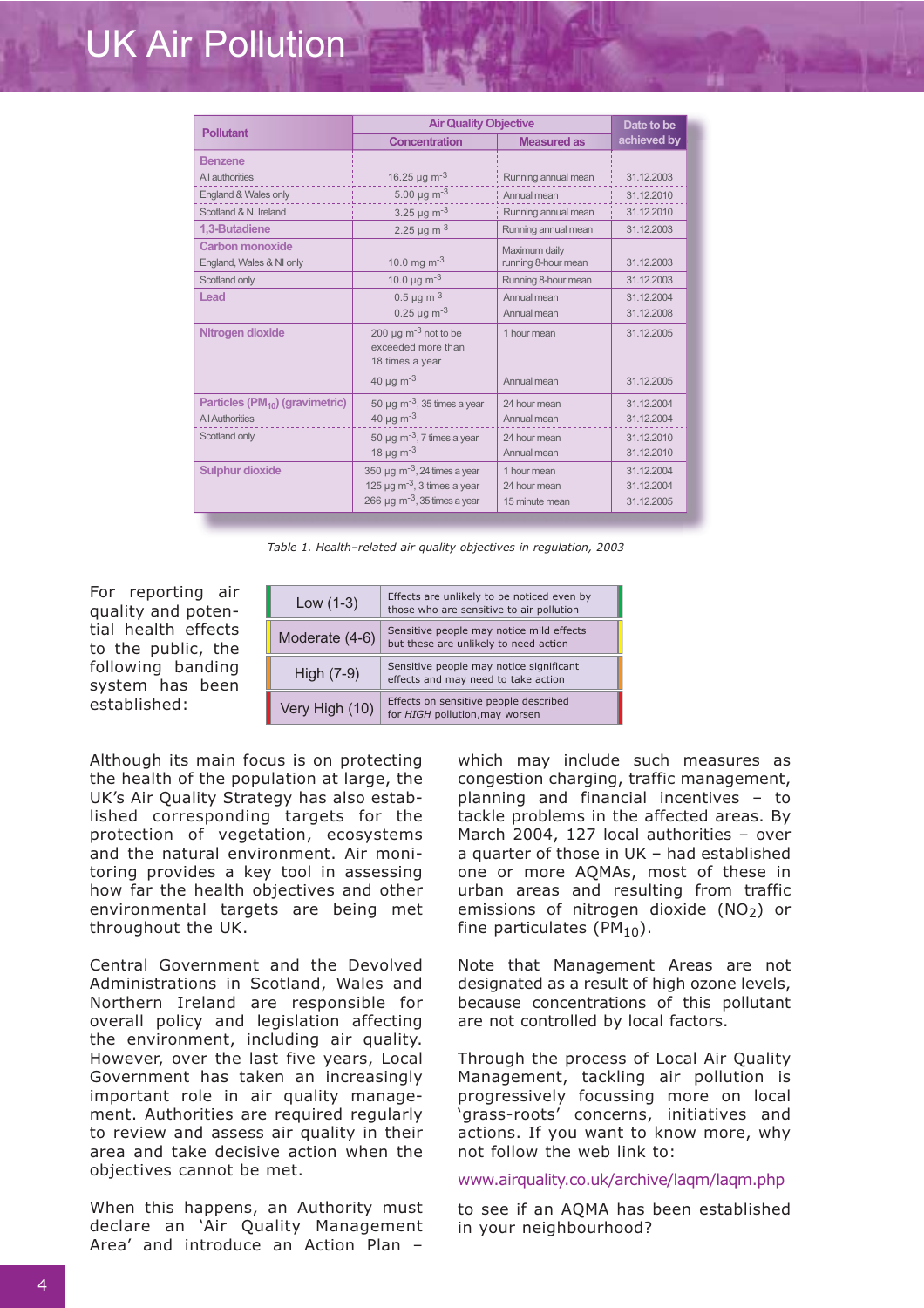# When and how air pollution is measured

### Where and how pollution is measured

The history of air monitoring in the UK goes back a long way. Primarily in response to the serious urban smogs of the 1950 and 60s black smoke and sulphur dioxide have been monitored on a national scale in the UK since 1961. Since that time, the coal-burning emissions responsible for this type of winter smog have decreased substantially, and road transport has now become the most important source of air pollution in most areas. In response to this historic change, the emphasis in monitoring has moved progressively to pollutants such as ozone, nitrogen dioxide and fine particulate matter ( $PM_{10}$ ).

The UK's air monitoring networks have evolved and grown considerably over the past 10 years (Fig 3.1). This expansion has been driven by many factors, including increasing concern about health impacts, government's desire to inform the public of the quality of our air, the UK's Air Quality Strategy and a range of European commitments. There has also been considerable growth in the amount of monitoring undertaken by Local Authorities. Many of these sites now contribute data to nationally organised measurement programmes funded and supported by Central Government and the Devolved Administrations.

There are currently over 1300 national air quality monitoring sites across the UK, organised into several automatic and non-automatic networks with different objectives and coverage. 120 of these sites (Fig 3.2) operate automatically, providing hourly information on a range of pollutants that is communicated rapidly to the public. The non-automatic sites measure average concentrations over a specified sampling period (typically a week or month) instead of instantaneous concentrations, but still provide invaluable data for assessing levels and impacts of pollution across the country as a whole. The pollutants measured, site numbers and areas covered in the UK's nationally coordinated monitoring networks are summarised in Table 2.

Air quality data from the UK automatic networks, together with twice-daily pollution forecasts, are widely disseminated by a range of electronic and web-based media; these include a free telephone service, TV, and Teletext, as well as globally via the World Wide Web. Information on UK air quality is also frequently exchanged with other countries in Europe, to enable us to track pollution being transported over long distances.

| <b>Pollutant</b>                                                      | <b>Major sources</b>                                                 | <b>Site numbers</b>                                    | <b>Areas covered</b>            |
|-----------------------------------------------------------------------|----------------------------------------------------------------------|--------------------------------------------------------|---------------------------------|
| Nitrogen dioxide (NO <sub>2</sub> )                                   | Road transport & industry                                            | 106 (Automatic)<br>1288 (Non-automatic)                | Mostly urban                    |
| Ozone $(O_3)$                                                         | Sunlight & heat, acting on road<br>transport & industrial emissions  | 65(A)                                                  | All of UK - urban & rural areas |
| Particles ( $PM_{10}$ & $PM_{2.5}$ )                                  | Road transport, industry,<br>construction, soil & natural<br>sources | 68 (A)<br>7 (NA, gravimetric)<br>123 (NA, black smoke) | Mostly urban                    |
| Sulphur dioxide                                                       | Industry & fuel combustion                                           | 76 (A)<br>123 (NA, net acidity)                        | Mostly urban                    |
| Carbon monoxide (CO)                                                  | Road transport                                                       | 79(A)                                                  | Urban                           |
| <b>Volatile Organic Compounds</b><br>Industry, transport, solvent use | $5(A)$ 35 (NA)                                                       | Mostly urban                                           |                                 |
| (VOCs) & toxic air pollutants<br>(TOMPS, PAHs)                        | & some natural sources                                               | 25 (NA)                                                |                                 |
| Metals (Pb, Cd, As, Ni & Hg)                                          | Industrial & other processses                                        | 17                                                     | Urban & Industrial              |

*Table 2. Air pollutants monitored in UK national networks*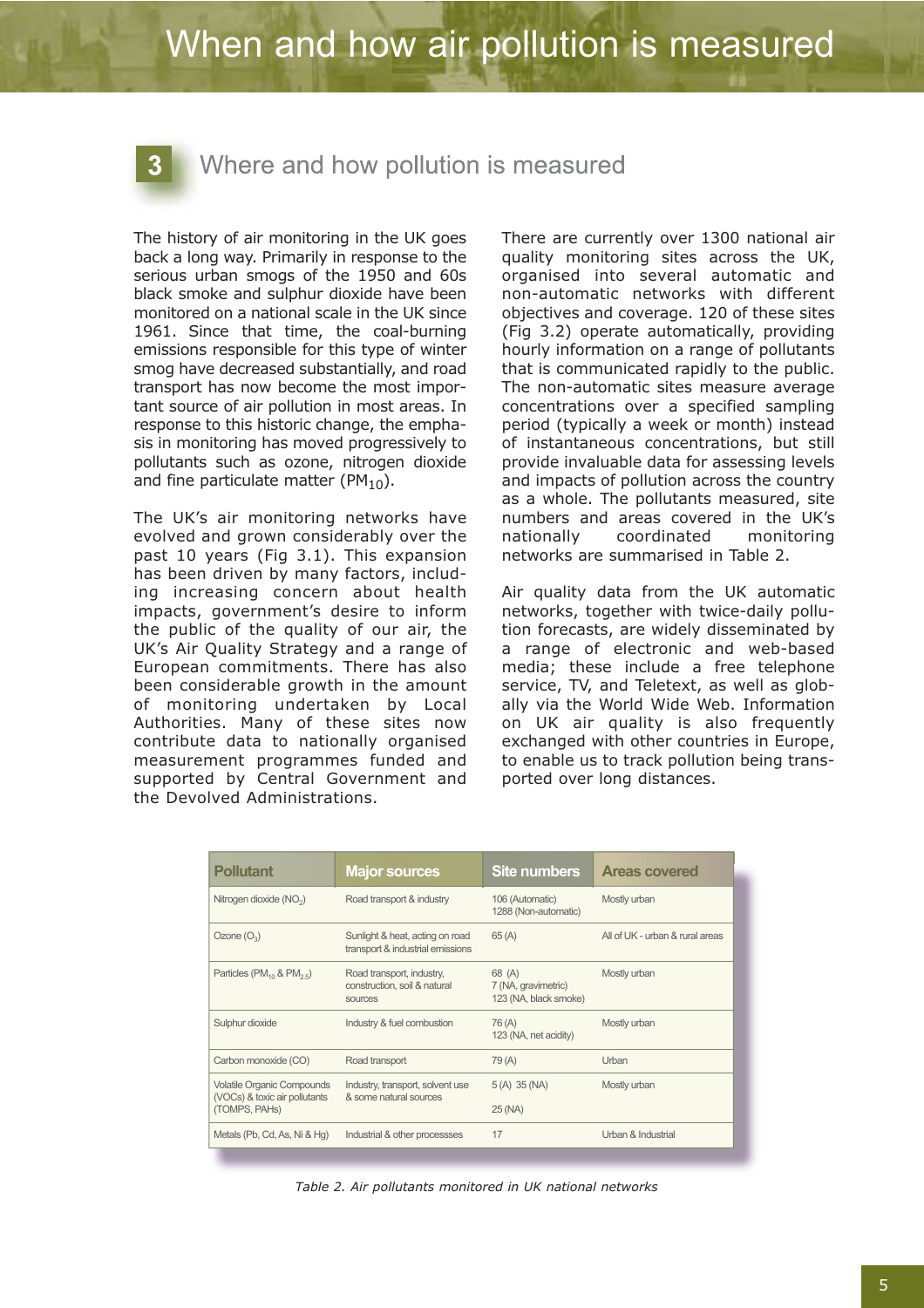As highlighted in the next section, this long-range pollution can often have important impacts here in Britain.

The UK's award-winning air quality web site – **www.airquality.co.uk** – provides user-friendly and comprehensive access to information on all air pollutant concentrations and emissions, together with up-to-date bulletins, forecasts and measurements from all the UK national monitoring networks. It's therefore your best one-shop resource for reliable information covering all aspects of air quality in this country. To provide you with the most up-to-date information on local or regional issues, we list on the back page of this brochure the key data sources and information resources on UK air pollution.

*3.2 Map showing coverage of automatic and non-automatic monitoring stations in the UK, 2004*

Automatic Monitoring Sites ■ Non-Automatic Monitoring Sites

*3.1 Numbers of automatic air monitoring stations have risen dramatically over the last 10 years*



*An automatic air quality monitoring station in Harwell, Oxfordshire*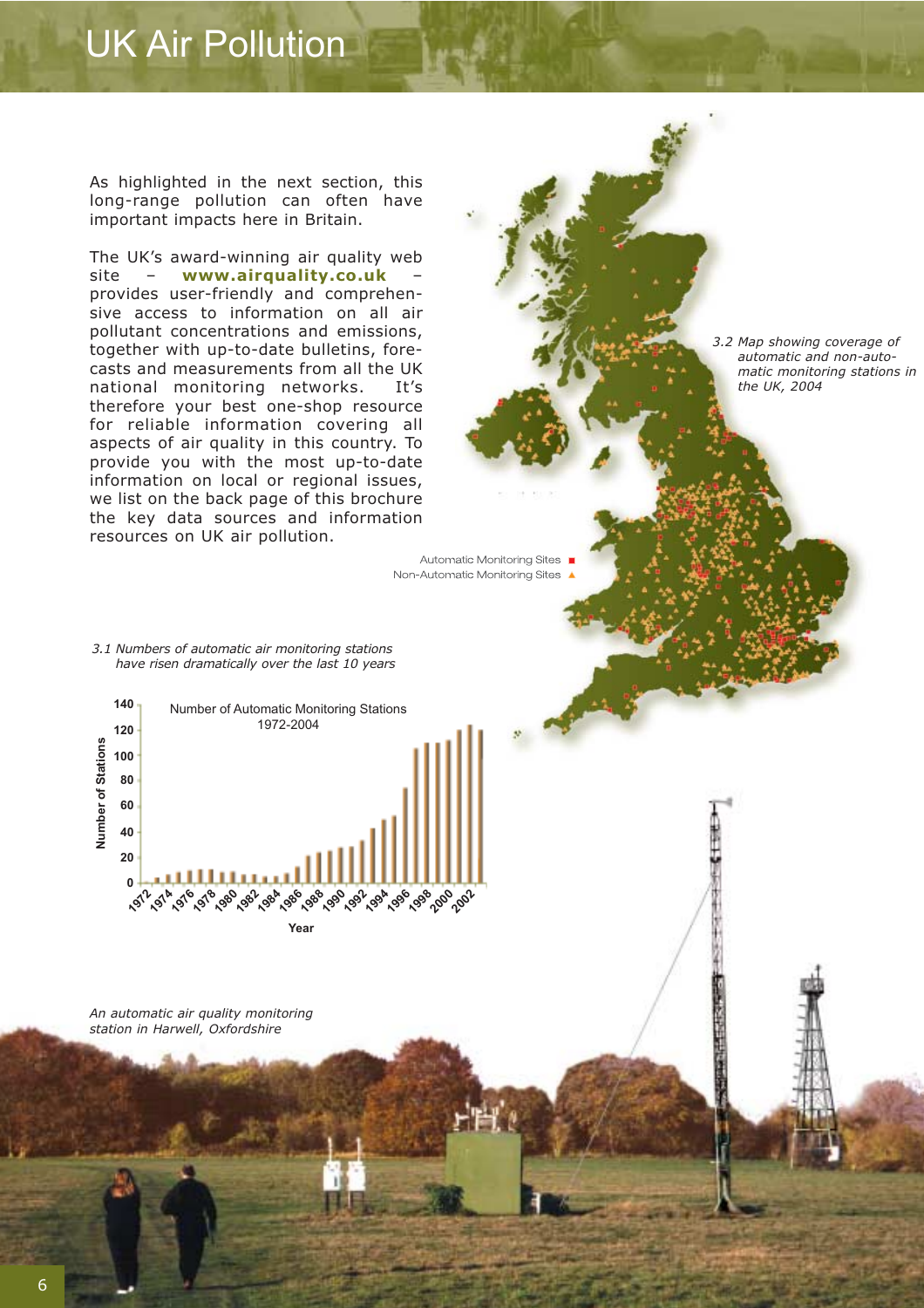# **High pollution episodes**

 $\blacktriangle$ 

Air pollution levels can vary considerably from day to day, as well as from one part of the country to another. In this section, we'll look at short-term variations over time, and in particular some recent periods when pollution levels were particularly high. These are usually referred to as *episodes*. In Section 5, we'll focus more on variations in pollution levels from area to area.

Pollution levels vary over time for two main reasons:

- ◆ Variations in pollutant emissions
- ◆ Changes in atmospheric conditions which allow pollution levels to build up or transport pollutants from other areas

All episodes occur because of a combination of these factors.

There are two main types of pollution episode in the UK. *Winter smogs* typically occur in cold, still and foggy weather; this traps pollution produced by motor vehicles, space heating and other sources close to the ground and allows it to build up over time. City areas - in particular those close to major roads - are usually worst affected, together with sheltered or low-lying parts of the country. Winter episodes are characterised by elevated levels of nitrogen dioxide  $(NO<sub>2</sub>)$ , particles (PM<sub>10</sub>) and volatile organic compounds (VOCs) such as benzene. High sulphur dioxide levels can also occur in some industrial or coal-burning regions.

By contrast, *summer smogs* occur in hot, sunny and still weather. Sunlight and high temperatures accelerate chemical reactions in mixtures of air pollutants that are emitted from road vehicles, fuel burning and solvent usage. The pollutants that cause such an episode can often travel long distances - sometimes from other parts of Europe. During this large-scale air movement, they react together to produce high levels of ozone  $(O_3)$ , together with other pollutants such as nitrogen dioxide and particles. Unlike the ozone layer in the upper levels of the atmosphere that protects us from ultraviolet radiation, ground level ozone produced in this way is harmful to human health and vegetation, as well as damaging some man-made materials.

*Long-range transport* of pollutants from Europe, or occasionally from North Africa, can on occasions cause another, third type of pollution episode. This tends to occur during the summer months, either in isolation or in combination with summer smog. Conversely, short-range transport can result in elevated concentrations of primary pollutants close to major emissions sources such as power stations or large industrial plant*.*

Air pollution episodes in the UK vary widely in terms of the areas they affect, duration and seriousness. Here we examine four episodes, one of each specific type described above.

### **1. Winter smog episode: December 2001**

Historically, the first half of December is particularly associated with winter smogs in the UK; in fact, many of the most notorious coal-burning smogs occurred at this time of year. The historic London smog of 1952, which first galvanised Government and public action to tackle air pollution, occurred in the first week of December. As discussed in Section 6, where we examine long-term pollution trends, these smogs no longer occur in most of the UK. However similar episodes – albeit of reduced severity – can still occur in areas such as Northern Ireland, where coal is still widely burnt for domestic space heating.

The cold, stable weather that initiates winter smogs also allows pollutants from motor vehicles and other sources to accumulate over time. As a result, winter smogs can now be associated with elevated levels of a wide range of pollutants. A good example of winter smog associated with road transport emissions occurred between the 7<sup>th</sup> and 18<sup>th</sup> December 2001. The main pollutants involved were  $PM_{10}$  particles and nitrogen dioxide, although sulphur dioxide levels were elevated throughout the period in Belfast.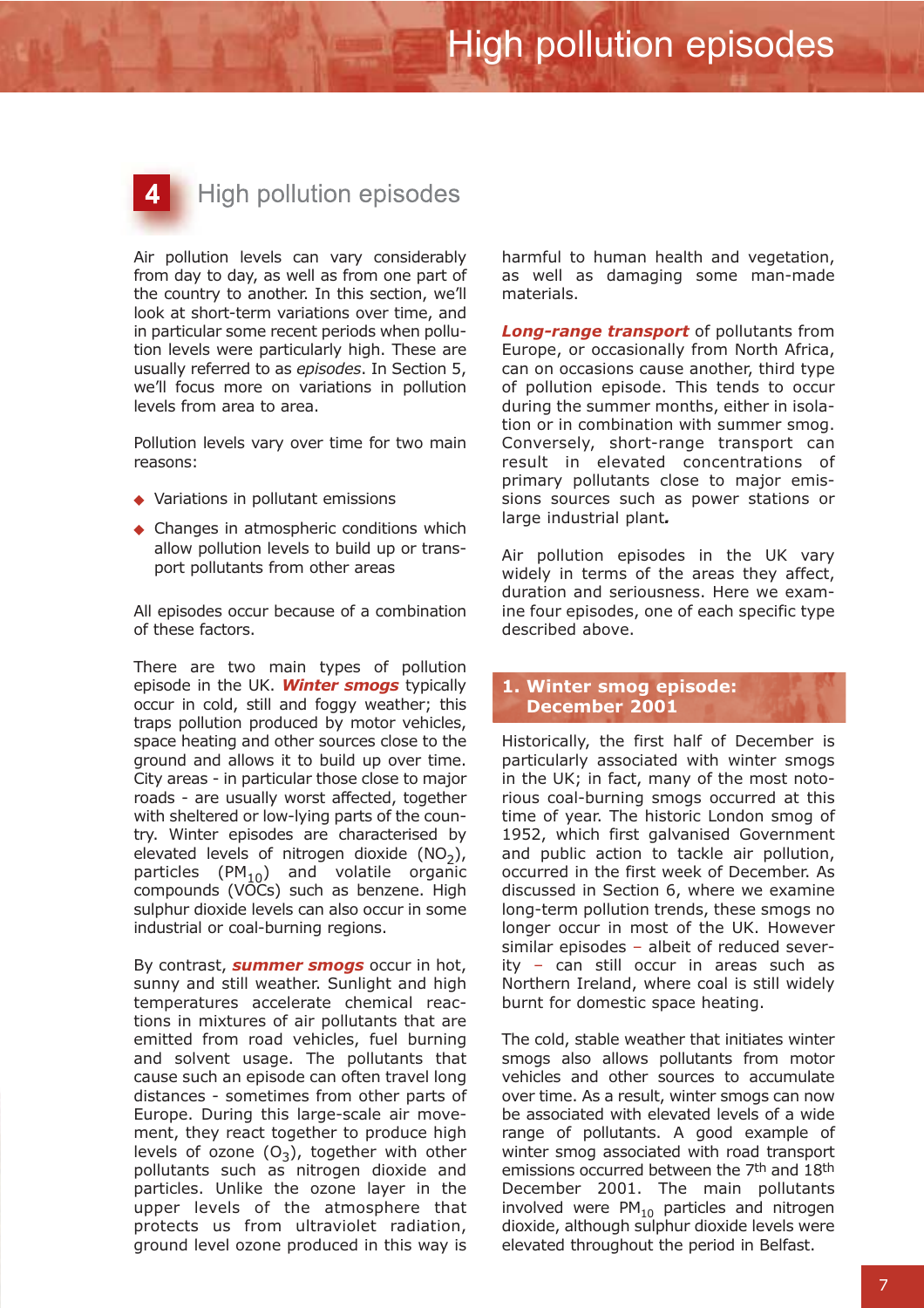

*4.1. Pollution levels build up slowly during winter*

High atmospheric pressure dominated the UK weather patterns during this pollution event. This is a characteristic weather pattern for winter smogs; it is usually associated with low wind speeds, cold, misty or foggy conditions and welldefined atmospheric temperature inversion layers which act as a barrier to the dispersion of pollutants, trapping them close to the ground. As a result, pollutant concentrations during winter smogs tend to build up slowly over time – the longer the stable conditions last, the higher the levels of pollution reached. (Fig 4.1)

During the episode's peak from the  $11<sup>th</sup>$ onwards, this high-pressure system was centred over Northern Britain (Fig 4.2), resulting in elevated concentrations of a range of pollutants over this part of the country, Central Scotland and Northern Ireland. Overnight levels of  $PM_{10}$  reached the **VERY HIGH** band in Glasgow (104 and 119 µgm<sup>-3</sup>) and HIGH in Edinburgh, Manchester and Belfast. These levels were primarily attributable to road transport emissions, although local source influences (nearby construction and a Christmas Fayre) also influenced peak  $PM_{10}$  levels in Edinburgh. Domestic heating was an important factor at Belfast, resulting not just in elevated PM<sub>10</sub> but also sulphur dioxide concentrations in the city.

From the 14<sup>th</sup> onward, wind directions shifted to northerly and speeds increased. The resulting improvement in atmospheric dispersion brought the episode to an end.

*smogs (December 2001) 4.2. High-pressure systems like this on 12 December are closely associated with Winter smog episodes in the UK (Crown Copyright)*



### **2. A summer smog episode: August 2003**

2003 proved to be a record-breaking year for the UK and global climate. It was the sunniest on record for England and Scotland, the warmest ever in Scotland, and the second driest year in England and Wales since 1766. The highest ever UK temperature of 38.5˚C was recorded in Faversham, Kent on August 10. Taken overall, 2003 was the fifth warmest for Britain as a whole since records began in 1659.

The extreme conditions were not just confined to the UK. 2003 was the third warmest year worldwide since global records began in 1861, and the hottest ever over many parts of Europe (Fig 4.3). It is interesting to note that all of the planet's ten hottest years have occurred since 1990, providing solid evidence of a worldwide climate trend.

These extreme weather conditions caused photochemical ozone production over large areas of UK and Europe. 2003 was notable both for very early (April) and late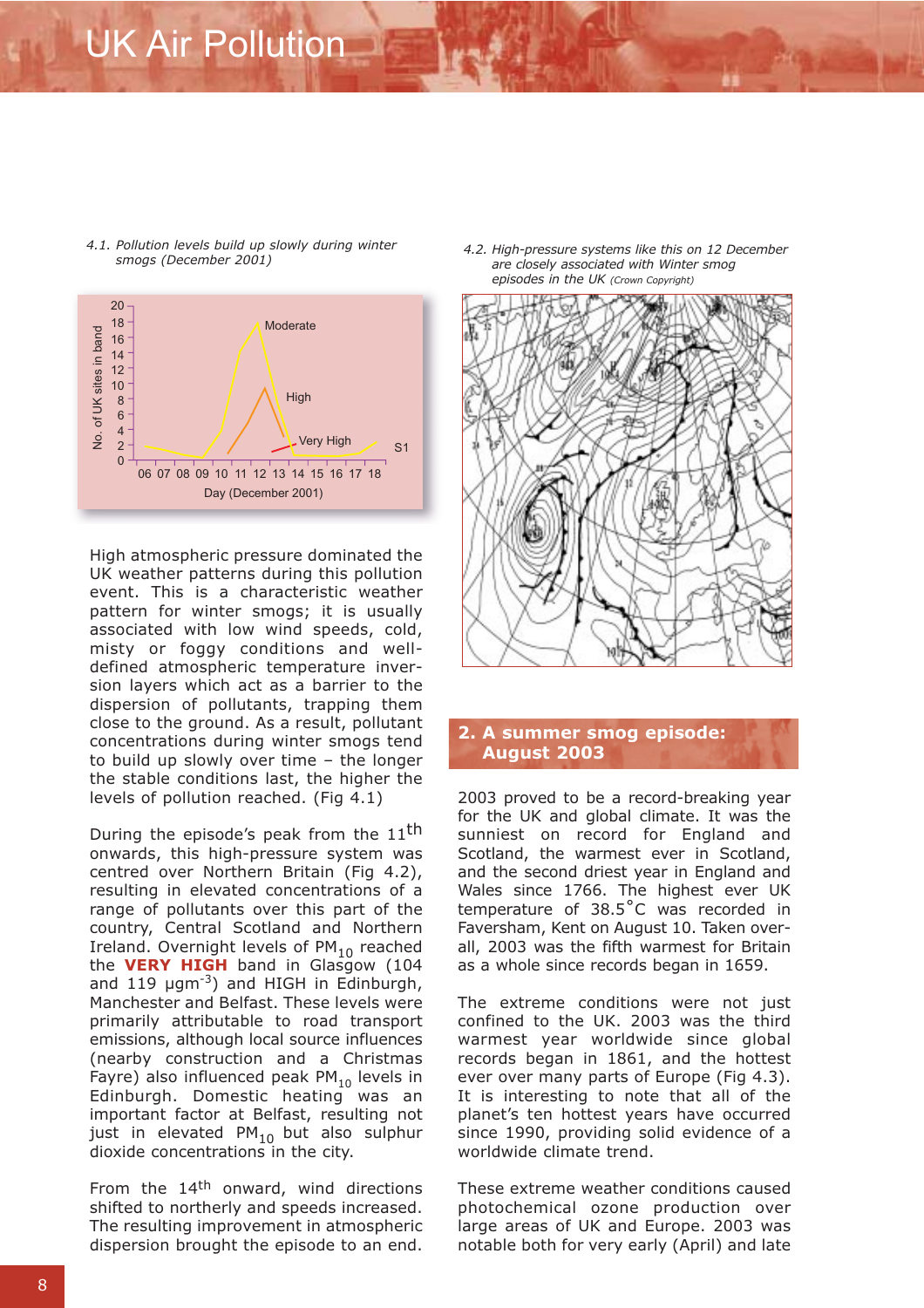*4.3. NASA analysis of MODIS satellite data showing excess temperatures across Europe during July 2003*



(September) summer smogs in the UK. The most exceptional of these was the episode that occurred during the very hottest part of the year, the first half of August (Fig 4.4). During the period from 1 to 15 August, many rural and urban monitoring stations across England and Wales recorded hourly ozone levels in the HIGH  $(180-360 \mu g m^{-3})$  band; the highest single hourly measurement was 238  $\mu$ gm<sup>-3</sup> at Portsmouth on the 9<sup>th</sup>,

*4.4. London's Canary Wharf during the height of the August smog*



*4.5. Meteorological analysis showing transport of air from Continental Europe to different parts of the UK during the August 2003 summer smog*



equalled at London, Brent on the 6<sup>th</sup>. Moreover, high concentrations were recorded for 10 consecutive days, an unusually long period for an ozone episode. During much of this period, air transported from continental Europe strongly influenced pollution levels over much of the UK (Fig 4.5)

However, despite record-breaking temperatures, cloudless skies, sunshine and a persistent, stable high pressure system all conditions closely associated with photochemical episodes - corresponding pollution levels in August did not break UK records. In fact, comparisons with the similar 'heat wave' summer of 1976 showed that maximum hourly ozone concentrations in 2003 were approximately 50-60% of those recorded during that year. This is consistent with the marked UK and Europe-wide decline in emissions of 'precursor' pollutants (nitrogen oxides and volatile organic compounds) over that period.

During the August heat wave, severe temperatures and elevated ozone levels were recorded in many parts of Europe, together with large numbers of reported deaths. It's often difficult to distinguish mortalities caused by heat stroke, dehydration and exhaustion from those due to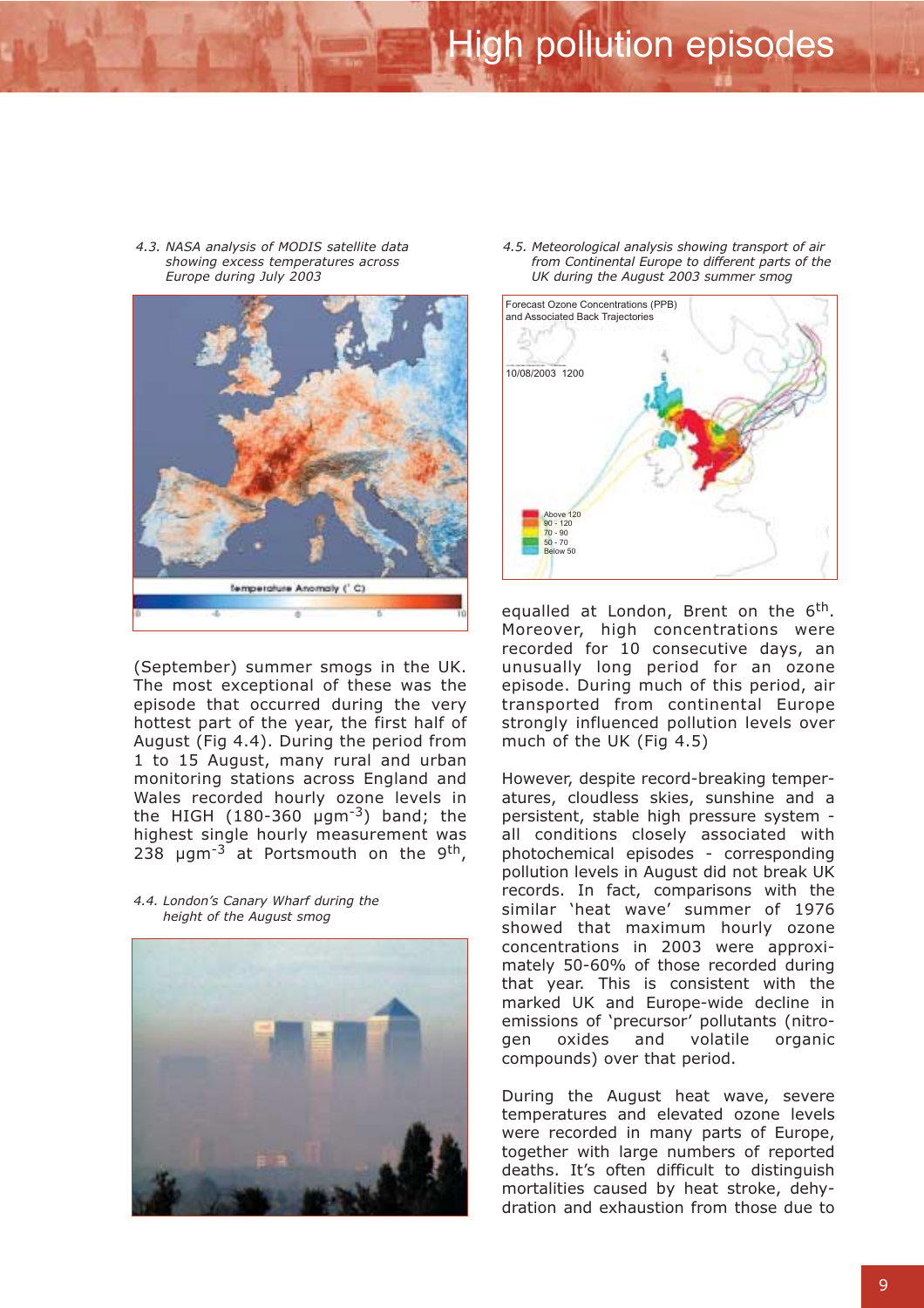air pollution. Very often, multiple factors are involved. The UK Office for National Statistics has reported an additional 2045 deaths in England and Wales for period from 4 to 13 August 2003, when compared against the 1998-2002 average mortality figures for that time of year. Using previously well-established medical data on the effects of ozone and  $PM_{10}$  on humanhealth, it has been estimated that between 423 and 769 of the excess deaths were associated with elevated concentrations of these pollutants. This represents between 21 and 38% of the total excess deaths recorded during this period.

#### **3) An episode involving longrange transport: April 2003**

On the 12<sup>th</sup> April, levels of both ozone and  $PM_{10}$  began to increase at many monitoring stations. This rise was associated with unusually warm and sunny weather for the time of year, combined with air transported from Scandinavia and Central Europe. From the  $14<sup>th</sup>$  onwards, however,

*4.6. NASA SeaStar satellite image showing strong transport of air and dust from the south on 15 April 2003*



winds became stronger and more southerly and elevated  $PM_{10}$  levels up to the **VERY HIGH** band  $(118 \mu m^{-3})$  were recorded in Northern England. Images from the US SeaStar satellite, part of NASA's Earth Science Enterprise, provide a fascinating glimpse of global long-range transport of dust and pollution during this period (Fig 4.6). The images show the UK almost hidden beneath tan-coloured swirls of Saharan dust and grey haze associated with polluted continental air.

As particle levels rose, so did those of ozone, reaching the **HIGH** band at several locations. As noted previously, April is unusually early for elevated levels of ozone to be observed in the UK. Longrange transport of air dominated throughout this period, bringing in continental ozone and its precursors, with particle levels also likely to have been influenced by the large-scale Saharan dust storms.

### **4) An episode involving shortrange transport: May 2003**

Short-term elevated levels of primary pollutants can be observed from time to time in the vicinity of major emission sources such as power stations, refineries or large industrial plant. Such episodes tend to be intermittent, highly localised and associated with rapidly fluctuating concentrations. Well-regulated plant is rarely associated with such events; in the case of sulphur dioxide, for instance, increasingly stringent emission controls and the move towards lower-sulphur or clean fuels such as natural gas mean that such events are now becoming increasingly rare. The most recent clearcut example of such a point-source episode for  $SO<sub>2</sub>$  was seen in May 2002 in Grangemouth, 300m from the nearby large refinery, where measured peak 15-minute average concentrations up to 506  $\mu$ gm<sup>-3</sup> were observed; these levels were nearly twice the relevant short-term UK objective for this pollutant.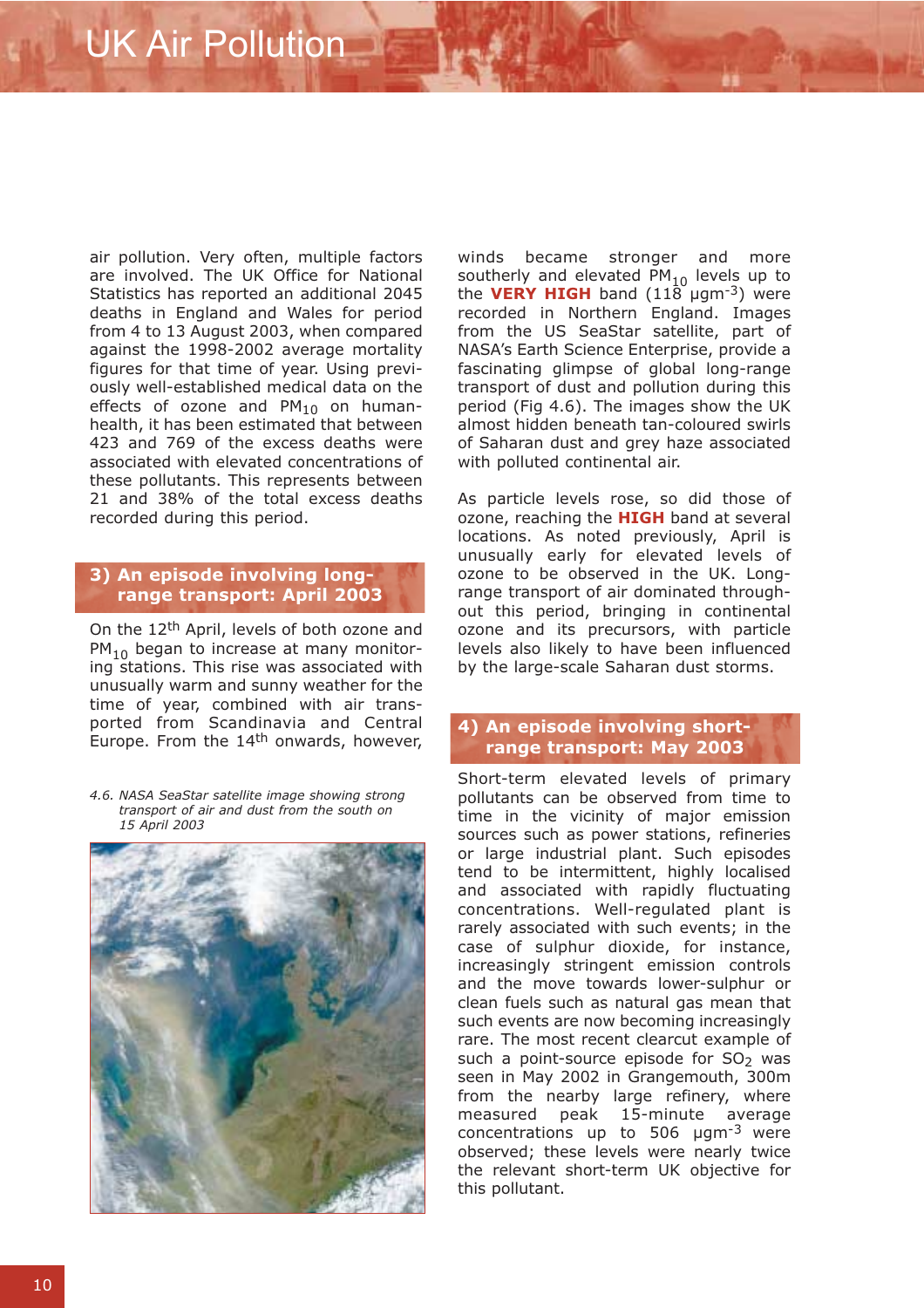How air pollution varies across the UK

Levels of air pollutants vary markedly across the country. Measurements from the national air monitoring networks clearly show that these patterns differ for each pollutant, depending on how they are formed and where their major sources are located.

Levels of **primary pollutants***,* those emitted directly into the atmosphere, tend to be highest around their sources; these are usually located in urban and industrial areas. Sulphur dioxide provides a good example of such a pollutant, with domestic or industrial fuel burning being its major sources nationwide. As illustrated in the last section, the highest sustained levels of this pollutant are often found during winter in parts of Northern Ireland, where solid fuel is still used extensively for domestic heating.

Measurements from the UK monitoring networks can be combined with detailed pollutant emissions data from the UK's National Atmospheric Emissions Inventory (NAEI). Together, these provide the basis for sophisticated pollutant models which now enable us to produce detailed maps (1km resolution) of average or peak pollutant concentrations across the country. These maps enable the UK to fulfil its European commitments to assess nationwide pollution patterns prior to implementing the European Air Quality Directives. They also provide an extremely powerful tool for identifying pollutant 'hotspots' and managing UK-wide air quality problems in the most direct and costefficient manner.

A map showing average  $SO<sub>2</sub>$  levels across the country, derived in this way, is shown in Fig 5.1. It clearly shows the impact of power station and industrial emissions in NW England, the Thames Estuary and Forth Valley, as well as domestic emissions focussed around Belfast in Northern Ireland.

Motor vehicles are now a major source of air pollution in many large cities. In particular, most of the carbon monoxide, nitrogen dioxide, and volatile hydrocarbons such as benzene and 1,3-butadiene are emitted from traffic, together with a significant proportion of particles ( $PM_{10}$ ). Concentrations of all these pollutants are therefore usually highest in built-up urban areas.



In general, patterns of **secondary pollutants** such as ground-level ozone which are formed by chemical reaction in the atmosphere - are markedly different from those of primary pollutants; they are characteristically less dependent on emission patterns, and tend to be more strongly influenced by meteorology and atmospheric chemistry. As a result, they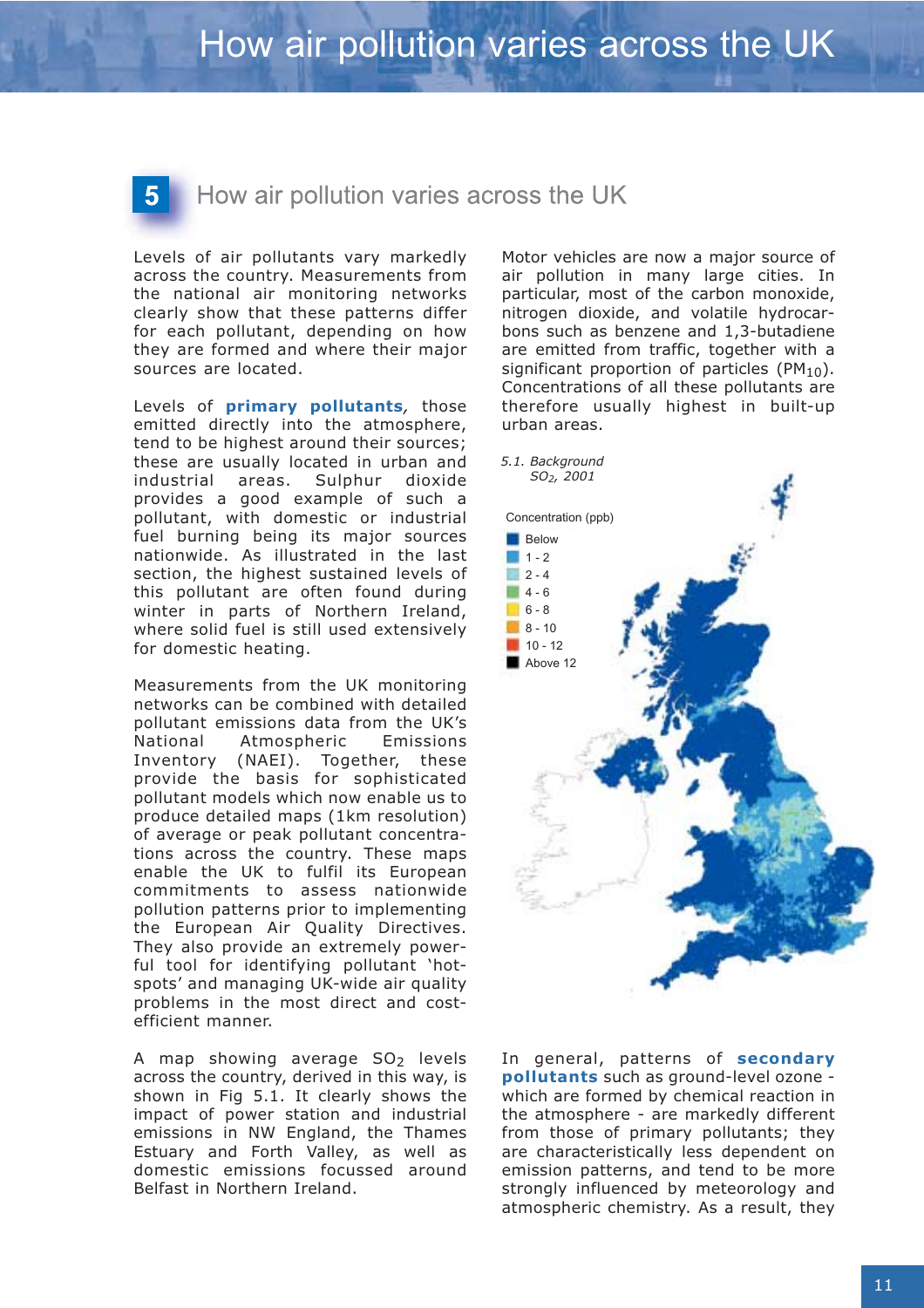also change more from year to year than those of primary pollutants. UK-wide concentrations of two of the most important secondary pollutants, ozone and nitrogen dioxide are shown in Figures 5.2 and 5.3.



Below 5  $15 - 10$  $10 - 15$  $15 - 20$  $20 - 30$  $30 - 40$  $40 - 56$ Above 56 *5.3. Background NO2, annual averages (µg/m 3) in 2002*

As highlighted previously, ground-level ozone is formed by a series of chemical reactions involving oxygen, oxides of nitrogen and hydrocarbons - so called precursor pollutants. Ultraviolet radiation drives these reactions and, as a result, ozone production rates are highest in hot, sunny weather. Ozone formation can take from hours to days to complete. Consequently, high levels of ozone can often be formed considerable distances downwind of the original pollution sources in UK or Europe.

UK-wide patterns of ground-level ozone are also influenced by other factors. Concentrations in busy urban areas are often lower than in the surrounding countryside. This is because road transport emissions react very quickly with ozone to remove it from the atmosphere. Because ozone is very reactive, it is also readily deposited onto the ground or adsorbed onto vegetation. These removal processes tend to be more important in sheltered, lowland areas than exposed higher altitudes. As a result, ozone levels are usually higher on elevated ground.

The net result of all these effects, acting together is shown in Figure 5.2. The highest summer ozone concentrations (here graphed as accumulated total hours over 80µgm<sup>-3</sup> for 2001) are seen in the rural parts of South and South East England; these areas tend to be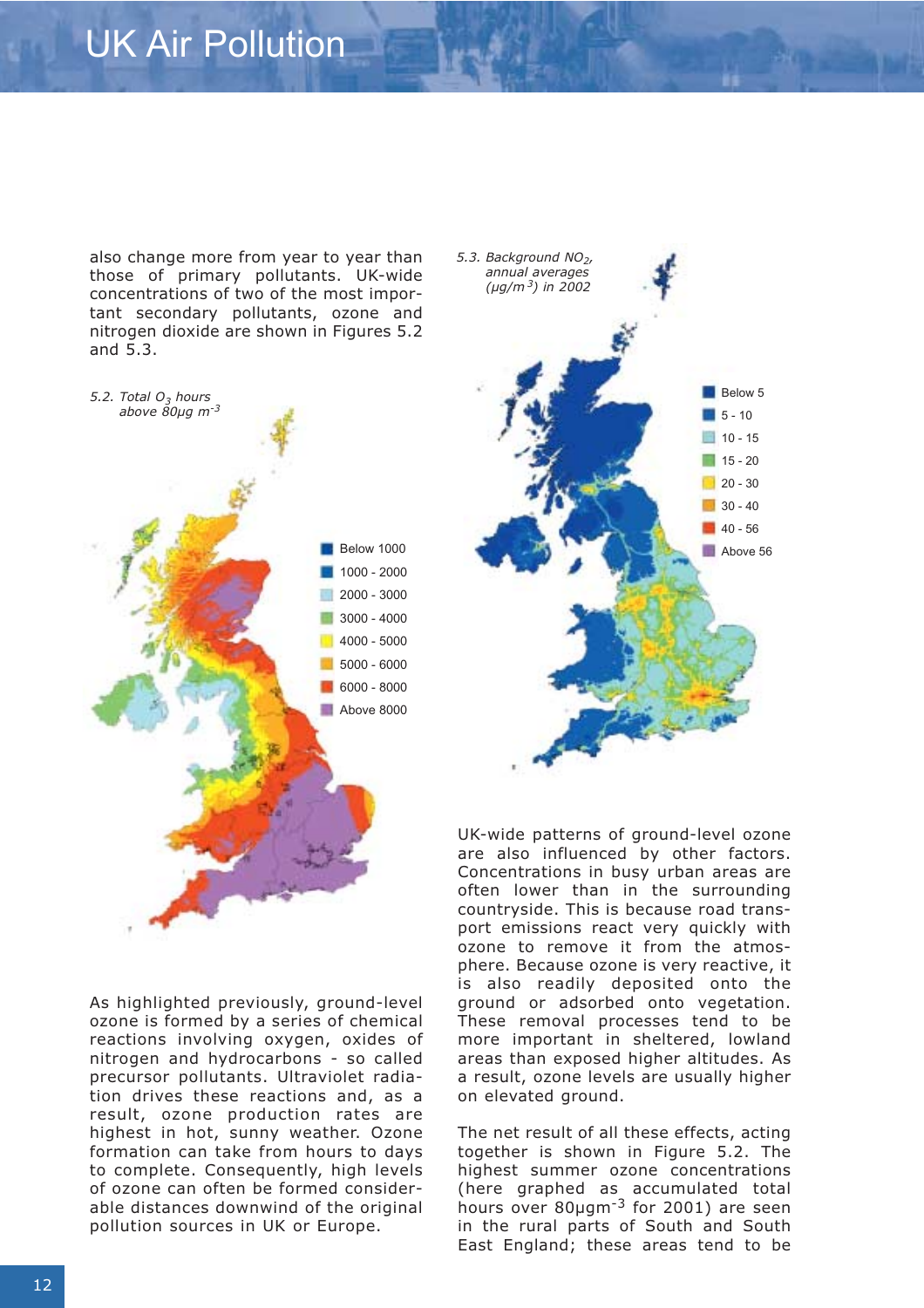hotter and sunnier than other parts of the UK, and are often downwind of polluted areas of Northern Europe. Elevated concentrations are also seen in parts of Central/Eastern Scotland, a function of its altitude. However, the fine detail in these annual ozone maps changes from year to year, and other years have shown evidence of elevated concentrations in elevated parts of Wales.

The vast majority of Air Quality Management Areas (AQMAs) in the UK are due to current or predicted exceedences of air quality objectives for nitrogen dioxide  $(NO<sub>2</sub>)$  or PM<sub>10</sub> particles. We'll now examine UK-wide patterns of these pollutants more closely.

UK-wide patterns of nitrogen dioxide concentration shown in Figure 5.3 are markedly different from those of ozone or sulphur dioxide. Although some  $NO<sub>2</sub>$  is emitted directly from vehicles or other sources, most is formed by rapid chemical reaction in the atmosphere. Concentrations of nitrogen dioxide therefore tend to be highest in urban areas where traffic densities are high, such as in London. Although the data mapped in the figure are background rather than roadside pollution levels, they clearly follow closely the country's major motorways and road network infrastructure.

Particles are not a distinct chemical species like the other pollutants measured in the automatic networks; rather, they consist of material from many sources and are usually classified on the basis of size and not chemical composition. In the UK automatic networks, particles of average diameter less than 10 microns (where one micron is a thousandth of a millimetre) are measured. These fine particle fractions can be inhaled deep into the lungs, and therefore provide a better indication of potential health impacts than coarser particle size ranges.

The sources of  $PM_{10}$  particles are diverse. They are produced from motor vehicles, fuel burning, building work, industrial emissions, soil and road dust and quarrying. A significant proportion of  $PM_{10}$  particles are secondary, formed by the reaction of gases in the air. Particles of ammonium sulphate and nitrate are produced by the same photochemical reactions that give rise to ozone. Like ozone, secondary particles can therefore be formed considerable distances from the emission sources. This diversity of  $PM<sub>10</sub>$  source types and influences is



reflected in the map of average concentrations in Figure 5.4, which shows markedly less variation across the country than for the other pollutants assessed here.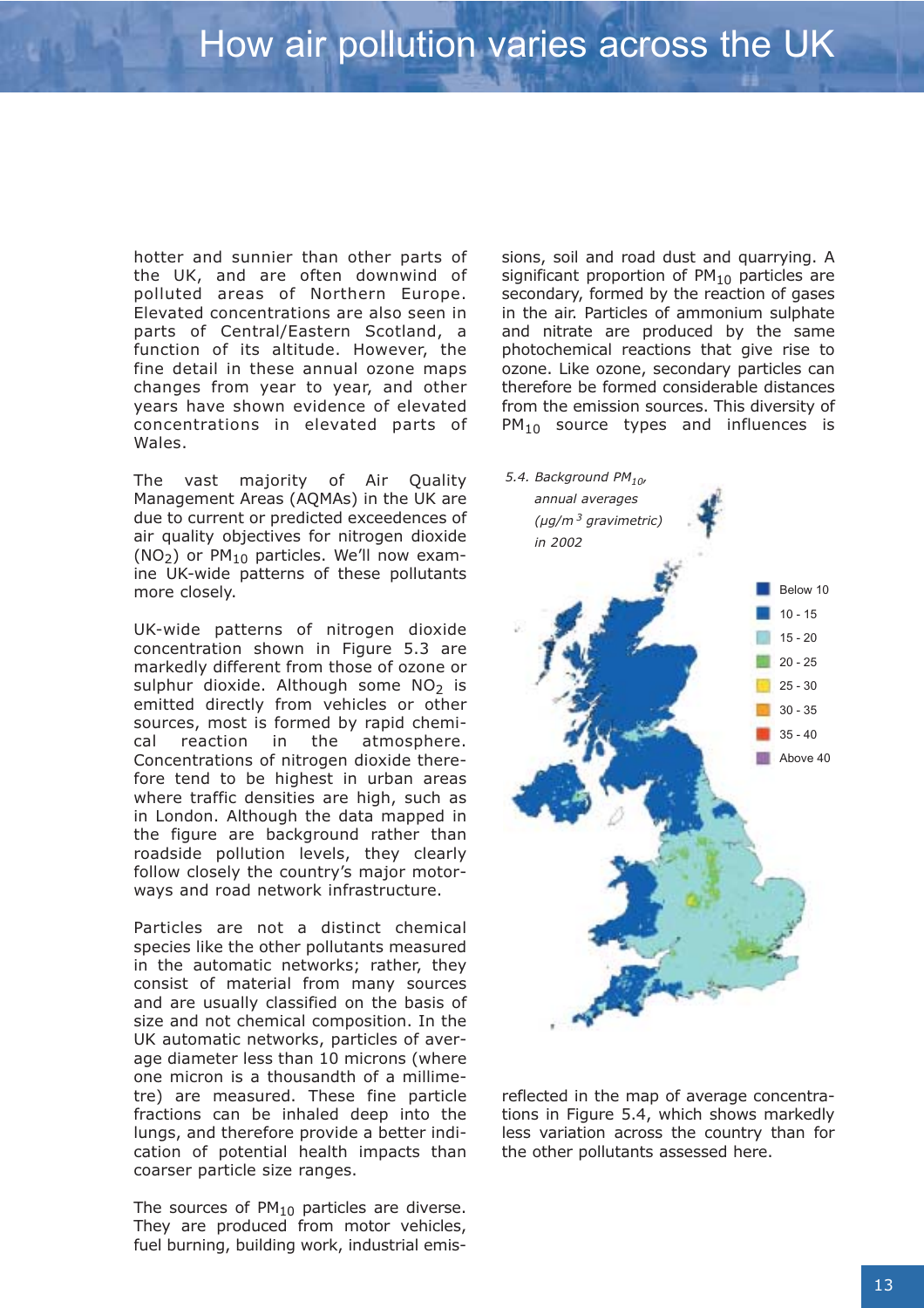# $6<sup>1</sup>$

### How air pollution has changed over time

As highlighted in previous sections, the concentrations of air pollutants in the atmosphere can vary over the course of a day, the seasons of a year and from year to year. In this section, we focus on long-term trends in the UK's Air Quality, and attempt to answer the perennial question - 'are things getting better or worse?' As always, the answer to such a straightforward question is not clearcut. It really depends on what pollutants we're examining, and over what timescales.

Very reliable indications of long-term trends can be derived from UK monitoring data. As noted previously, large-scale national measurements of black smoke and sulphur dioxide began in the early 1960s. This national network, established in response to the recurring serious smogs of that era, was probably the earliest air quality measurement programme of this scale and sophisti-

cation in the world. At its peak, it included over 1200 measurement sites. The main objectives of this network were to assess nationwide levels of these ingredients of coal smog, and to analyse how these have changed over time; over the 40 years of its operation, both of these network goals have been met in full.

In Figure 6.1, we show annual average levels of both pollutants from the establishment of the network to the present day. The picture shown here is most encouraging. It demonstrates that overall levels of sulphur dioxide have fallen nearly 10-fold, and smoke levels 20-fold. Corresponding measurements from later automatic measurements since 1970 tell the same story, with urban background  $SO<sub>2</sub>$  levels now barely distinguishable from those in rural areas.

The dramatic decline in atmospheric concentrations of these pollutants mirrors closely the fall in national emissions of both pollutants. This is because far less coal is used for domestic and small-scale heating, smoke

control measures have been universally applied through a series of Clean Air Acts, and cleaner fuels and fuel-burning technologies have been widely adopted. Overall, the successful regulation and taming of coal burning and its emissions represent a remarkable success story for Air Quality Management in the UK.

However, this did not mark the end of air pollution problems in the UK. Road transport and industry remain major sources of pollution, with vehicle emissions being the most important factor affecting air pollution in our cities. The shift from an air pollution climate dominated by coal burning to one most influenced by road transport has occurred in countries world-wide. In many parts of China, for instance, we see pollution climates in a state of transition, with coal burning and a burgeoning vehicle fleet both



*Figure 6.1.*

adding to the urban air quality burden.

Long-term trends of a wide range of air pollutants can be tracked in Britain since the early 1970s; this was when automatic measurements of many other species – including secondary pollutants and those produced primarily by road

transport – commenced in earnest. Even clearer trends have become apparent since the massive expansion of the scale and coverage of national measurements over recent years.

In Figure 6.2, we graph the UK Government's air quality headline indicator of sustainable development since 1987; urban and rural trends are shown separately. This graph shows the average number of days on which levels of any one of a basket of five pollutants (carbon monoxide, nitrogen dioxide, ozone, fine particles and sulphur dioxide) were 'moderate or higher' according to the Air Pollution Information Service bandings listed earlier in Section 2 of this brochure.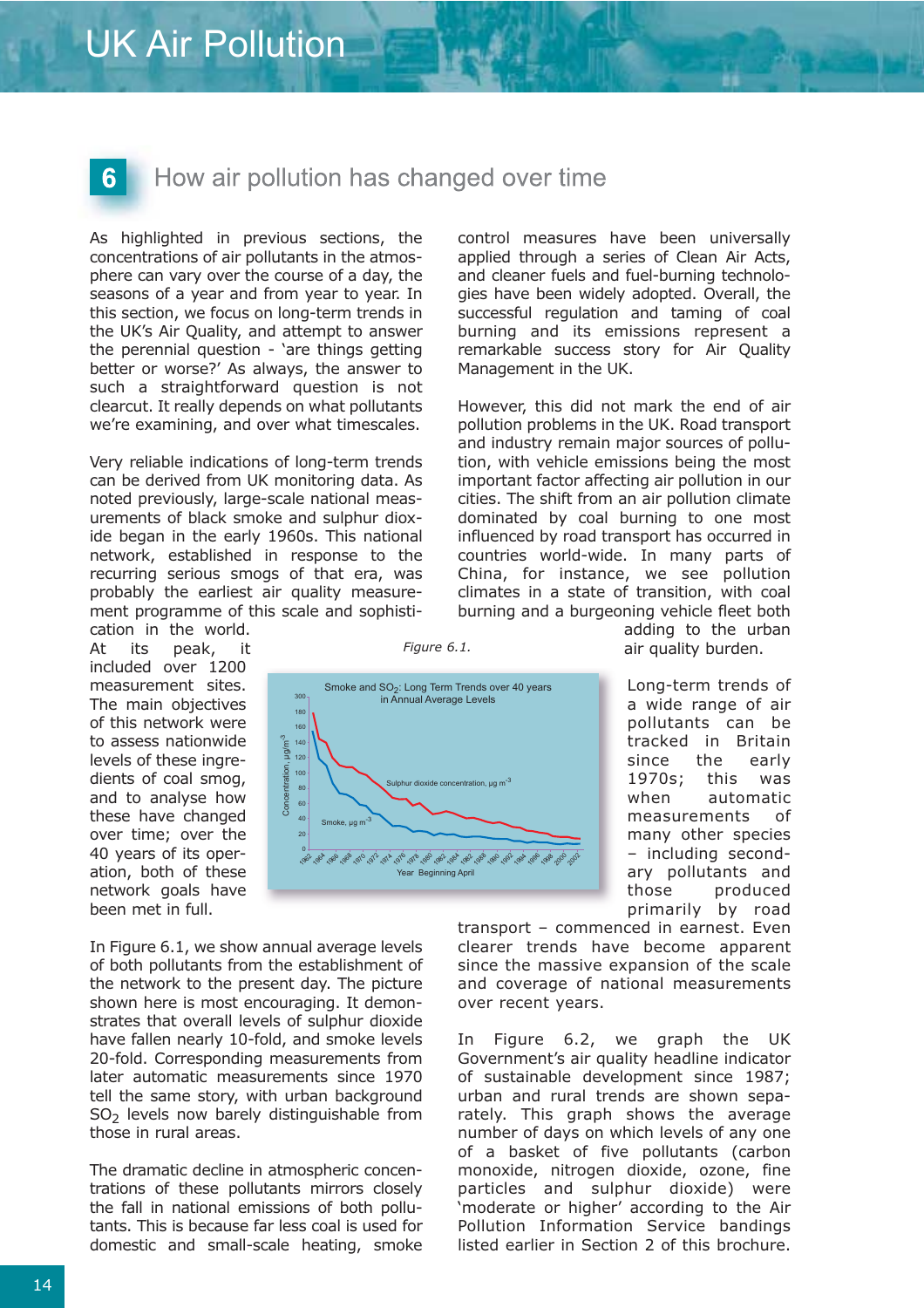These five pollutants are recognised as the most important for causing short term health effects.



To supplement this information, we graph separately in Figure 6.3 the average number of days of pollution at urban sites since 1993 caused by each individual pollutant.



*Figure 6.3.*

There is a wealth of information contained in these figures, from which we can extract a number of key conclusions. Firstly, it's clear that 2003 was an exceptional year as regards both weather conditions and air pollution. Although the headline indicator had been showing an overall downward trend in UK urban areas since the early 1990s, 2003 showed a sharp rise, due primarily to an increased number of poor ozone days. In urban areas, ozone accounted for approximately 70% of the increase over previous years, with the remainder due to  $PM_{10}$  particles. The increase in the rural indicator figures was due overwhelmingly to ozone.

The main causes of days of moderate or higher air pollution at urban sites are now ozone and fine particles  $(PM_{10})$ . The number of days caused by ozone pollution has fluctuated markedly from year to year in both rural and urban areas. As noted previously, the production of ozone is strongly influenced by the weather; as a result, the exceptionally hot, sunny summer in 2003 led to the greatest number of days of moderate or higher ozone pollution since this modern air quality indicator series began in 1987.

Ozone is responsible for the overwhelming majority of pollution days in rural areas but, since 1999, it has also caused more days of poor air quality in urban areas than particles or any other pollutants. Between 1993 and 2002, the average number of days of pollution at urban sites caused by fine particles, solely or in combination with other pollutants, fell from an average per site of about 43 days to 6 days per year, but rose again to 17 days in 2003. UK-wide emissions of particles have declined substantially in recent years, but the number of pollution days can still fluctuate from year to year due to variations in weather conditions and the impacts of long-range transport.

Sulphur dioxide, which used to make a significant contribution to the index, has now fallen to relatively very low levels. Short-term levels of the other two pollutants included in the index, carbon monoxide and nitrogen dioxide, have very rarely reached moderate or higher levels since 1993. However, long-term exposure to nitrogen dioxide remains a problem in many parts of the UK; this is why it triggers the declaration of Air Quality Management Areas in many urban areas with high traffic densities.